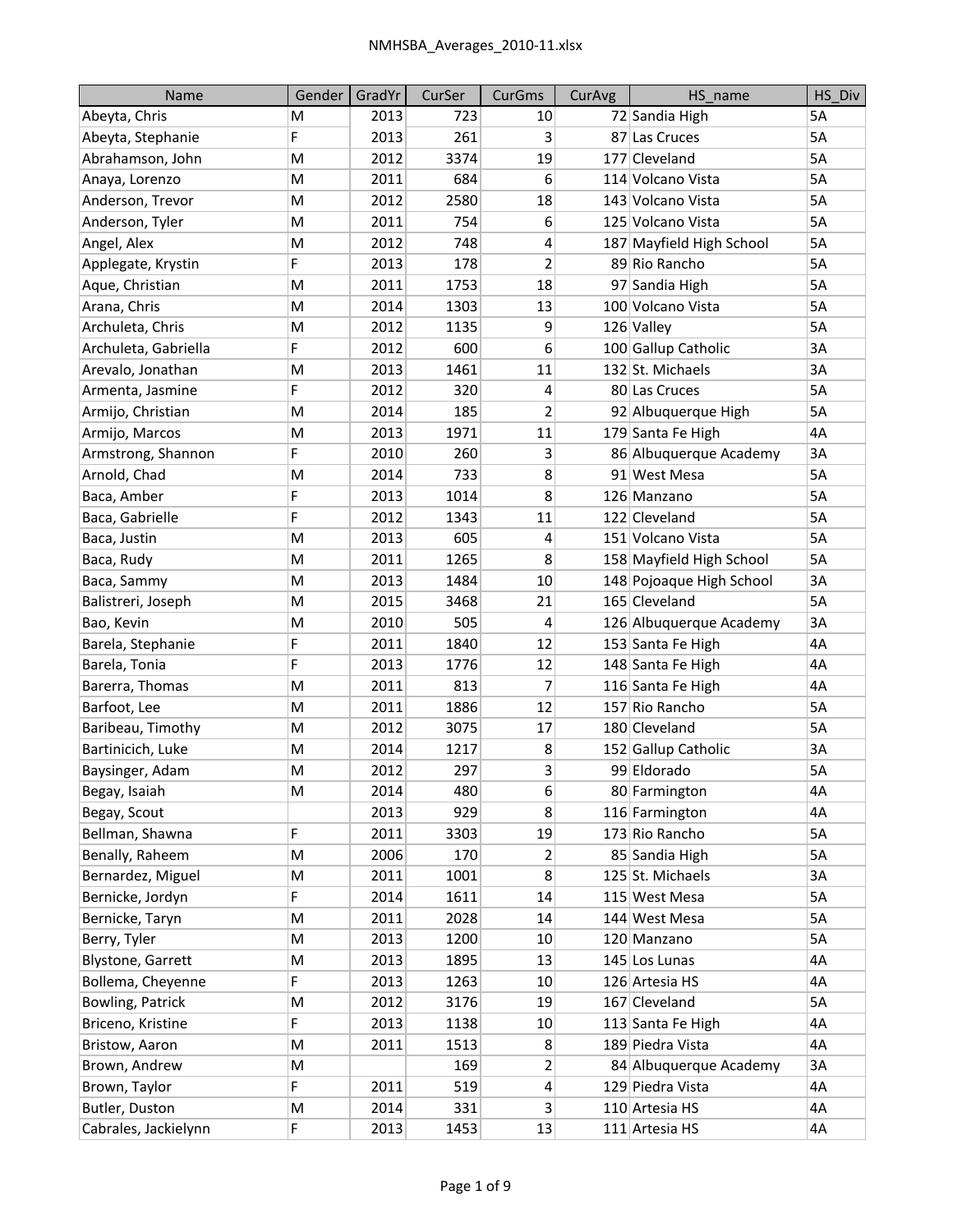| Name                        | Gender | GradYr | CurSer | <b>CurGms</b>    | CurAvg | HS_name              | HS Div    |
|-----------------------------|--------|--------|--------|------------------|--------|----------------------|-----------|
| Campbell, Audrey            | F      | 2014   | 1514   | 16               |        | 94 East Mountain     | 3A        |
| Campbell, Jacob             | M      | 2011   | 1265   | 9                |        | 140 Volcano Vista    | <b>5A</b> |
| Campbell, Maddy             | F      | 2012   | 786    | 9                |        | 87 Del Norte         | 4A        |
| Carian, Tyler               | M      | 2011   | 610    | 4                |        | $152$ St. Pius       | 4A        |
| Carmen, Ian                 | M      | 2011   | 1422   | 10               |        | 142 McCurdy          | 3A        |
| Carper, Janeyl              | F      | 2012   | 3491   | 19               |        | 183 Cleveland        | 5A        |
| Carriaga, Ashley            | F      | 2014   | 1868   | 14               |        | 133 West Mesa        | 5A        |
| Carter, James               | M      | 2012   | 1616   | 12               |        | 134 Valley           | 5A        |
| Castillo, Adrian            | M      | 2012   | 1525   | 10               |        | 152 McCurdy          | 3A        |
| Castillo, Adrian            | M      | 2006   | 61     | $\overline{2}$   |        | 30 Albuquerque High  | 5A        |
| Castillo, Miguel            | M      | 2012   | 1391   | 13               |        | 107 Valley           | 5A        |
| Castillo, Vicky             | F      | 2012   | 802    | 8                |        | 100 McCurdy          | 3A        |
| Cedeno, Faith               | F      | 2013   | 1389   | 13               |        | 106 Rio Rancho       | 5A        |
| Chavez, Felicia             | M      | 2013   | 1195   | 11               |        | 108 Valley           | 5A        |
| Chavez, Matt                | M      | 2013   | 1134   | 11               |        | 103 Santa Fe High    | 4A        |
| Chemski, Brittany           | F      | 2014   | 2244   | 21               |        | 106 Cleveland        | 5A        |
| Chemski, Jordan             | M      | 2012   | 2859   | 19               |        | 150 Cleveland        | 5A        |
| Cobine, Danny               | M      | 2011   | 4151   | 21               |        | 197 Cleveland        | 5A        |
| Coffee, Dale                | M      | 2013   | 3038   | 17               |        | 178 Cleveland        | 5A        |
| Cogar, Sarah                | F      | 2011   | 762    | 7                |        | 108 Artesia HS       | 4A        |
| Cohoe, Cecily               | F      | 2011   | 276    | 4                |        | 69 Farmington        | 4A        |
| Conway, Michael             | M      | 2011   | 3314   | 19               |        | 174 Cleveland        | 5A        |
| Corsey, Marcus              | M      | 2011   | 1091   | 13               |        | 83 Rio Rancho        | 5A        |
| Corsey, Vance               | M      | 2015   | 722    | 8                |        | 90 Rio Rancho        | 5A        |
| Cortez, Eduardo             | M      | 2011   | 1853   | 12               |        | $154$ St. Pius       | 4A        |
| Cox, Laura                  | F      | 2011   | 1801   | 13               |        | 138 Los Lunas        | 4A        |
| Crites, Tim                 | M      | 2011   | 4111   | 21               |        | 195 Cleveland        | 5A        |
| Crites, Tommy               | M      | 2011   | 3633   | 20               |        | 181 Cleveland        | 5A        |
| Cullins, Jacob              | M      | 2013   | 873    | 8                |        | 109 Farmington       | 4A        |
| D'Arcangelis-Elton, Rachael | F      | 2011   | 723    | 8                |        | 90 Del Norte         | 4A        |
| Darrell, Kailei             | F      | 2012   | 1392   | 15               |        | 92 Cleveland         | 5A        |
| Davis, Kendra               | F      | 2011   | 2273   | 13               |        | 174 Artesia HS       | 4A        |
| Davis, Lakin                | F      | 2011   | 1981   | 13               |        | 152 Artesia HS       | 4A        |
| de Anda, Joseph             | M      | 2012   | 172    | 2                |        | 86 Cleveland         | 5A        |
| De La Huerga, Ruben         | M      |        | 196    | 2                |        | 98 Albuquerque High  | 5A        |
| Demick, Joshua              | M      | 2013   | 3217   | 20               |        | 160 Los Lunas        | 4A        |
| Diaz, Sophie                | F      | 2014   | 1920   | 11               |        | 174 Santa Fe High    | 4A        |
| DiDomenico, Jared           | M      | 2012   | 2744   | 17               |        | 161 Cleveland        | 5A        |
| Dixon, Eboni                | F      | 2011   | 1798   | 16               |        | 112 Sandia High      | 5A        |
| Doan, Ryan                  | M      | 2011   | 1041   | $6 \overline{6}$ |        | 173 Onate            | 5A        |
| Dolan, Dustin               | M      | 2012   | 2265   | 13               |        | 174 Artesia HS       | 4A        |
| Dominguez, Anthony          | M      | 2013   | 1526   | 8                |        | 190 Onate            | 5A        |
| Driscoll, Logan             | M      | 2011   | 1724   | 12               |        | $143$ St. Pius       | 4A        |
| Duprey, Natalie             | F      | 2012   | 1216   | 12               |        | 101 East Mountain    | 3A        |
| Duran, Emilio               | M      | 2011   | 885    | 6                |        | 147 Albuquerque High | 5A        |
| Duran, Josh                 | M      | 2011   | 295    | $\overline{3}$   |        | 98 Las Cruces        | 5A        |
| Eaves, Nicole               | F      | 2013   | 1010   | 9                |        | 112 Valley           | 5A        |
| Ehlert, Dallas              | M      | 2013   | 626    | $\overline{4}$   |        | 156 Onate            | 5A        |
| Ellis, John                 | M      | 2014   | 2228   | 16               |        | 139 Manzano          | 5A        |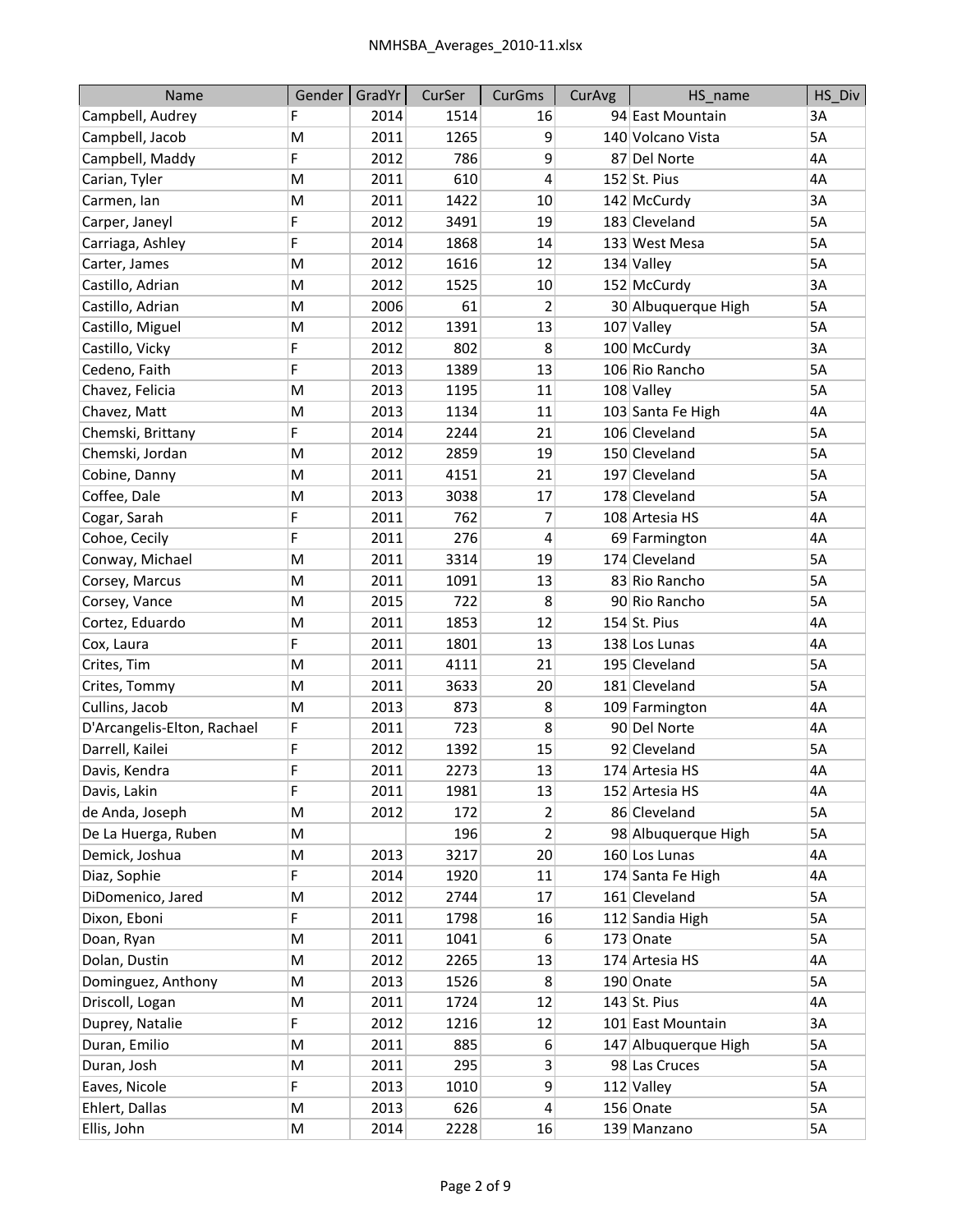| Name                   | Gender | GradYr | CurSer | <b>CurGms</b>           | CurAvg | HS name                  | HS Div |
|------------------------|--------|--------|--------|-------------------------|--------|--------------------------|--------|
| Esmaeili, Ehsan        | M      | 2012   | 824    | 9                       |        | 91 LC Catholic           | 3A     |
| Espinoza, Shantel      | F      | 2013   | 237    | 3                       |        | 79 Rio Rancho            | 5A     |
| Evans, Robert          | M      | 2012   | 247    | $\overline{\mathbf{c}}$ |        | 123 Cleveland            | 5A     |
| Ezell, Tanner          | M      | 2011   | 2405   | 13                      |        | 185 Artesia HS           | 4A     |
| Farfan, Dillon         | M      | 2012   | 4118   | 21                      |        | 196 Cleveland            | 5A     |
| Farnsworth, Jason      | M      | 2013   | 1421   | 13                      |        | 109 Los Lunas            | 4A     |
| Farrell, Joe           | M      | 2015   | 805    | 8                       |        | 100 Gallup Catholic      | 3A     |
| Farrell, John          | M      | 2013   | 847    | 8                       |        | 105 Gallup Catholic      | 3A     |
| Fevig, Garrett         | M      | 2012   | 1879   | 14                      |        | 134 Sandia High          | 5A     |
| Fielder, Robert        | M      | 2014   | 1014   | 10                      |        | 101 East Mountain        | 3A     |
| Finch, Rebecca         | F      | 2012   | 3321   | 21                      |        | 158 Rio Rancho           | 5A     |
| Fine, James            | M      | 2013   | 2424   | 14                      |        | 173 Manzano              | 5A     |
| Flores, Anna           | F      | 2012   | 660    | 7                       |        | 94 Cleveland             | 5A     |
| Flores, Erika          | F      | 2014   | 755    | 8                       |        | 94 Valley                | 5A     |
| Flores, Jose           | M      | 2012   | 1328   | 13                      |        | 102 Cleveland            | 5A     |
| Forde, Quinn           | M      | 2012   | 1230   | 10                      |        | 123 Sandia High          | 5A     |
| Franks, Chris          | M      | 2013   | 282    | $\overline{2}$          |        | 141 Piedra Vista         | 4A     |
| Franks, Tray           | M      | 2015   | 656    | 4                       |        | 164 Piedra Vista         | 4A     |
| Frias, Zacharie        | M      | 2014   | 1363   | 10                      |        | 136 Cleveland            | 5A     |
| Fuentes, Alexis        | F      | 2013   | 1659   | 13                      |        | 127 Artesia HS           | 4A     |
| Gage, Kacey            | F      | 2012   | 963    | 8                       |        | 120 Artesia HS           | 4A     |
| Gallegos, Jose         | M      | 2013   | 212    | 3                       |        | 70 Santa Fe High         | 4A     |
| Gallegos, Louis        | M      | 2013   | 1461   | 11                      |        | 132 St. Michaels         | 3A     |
| Ganter, Will           | M      | 2010   | 474    | 4                       |        | 118 Eldorado             | 5A     |
| Garcia, Alex           | M      | 2014   | 1473   | 17                      |        | 86 Rio Rancho            | 5A     |
| Garcia, Annie          | F      | 2012   | 256    | 4                       |        | 64 Valley                | 5A     |
| Garcia, Antonia        | F      | 2014   | 1420   | 10                      |        | 142 West Mesa            | 5A     |
| Garcia, Desiree        | F      | 2011   | 831    | 8                       |        | 103 Valley               | 5A     |
| Garcia, Isaac          | M      | 2015   | 795    | 8                       |        | 99 Gallup Catholic       | 3A     |
| Garcia, Robbie         | M      | 2014   | 1333   | 8                       |        | 166 Manzano              | 5A     |
| Garcia, Roberto        | M      | 2012   | 1697   | 10                      |        | 169 Pojoaque High School | 3A     |
| Giles, Ali             | F      | 2011   | 1966   | 13                      |        | 151 Artesia HS           | 4A     |
| Gill, Brandon          | M      | 2013   | 3278   | 17                      |        | 192 Manzano              | 5A     |
| Gill, Jacob            | M      | 2011   | 3205   | 17                      |        | 188 Manzano              | 5A     |
| Gillespie, Tiffany     | F      | 2013   | 1231   | 9                       |        | 136 Onate                | 5A     |
| Godwin, Trey (James)   | M      | 2011   | 546    | 4                       |        | 136 Eldorado             | 5A     |
| Gomez, Antoinette      | F      | 2012   | 1324   | 11                      |        | 120 Mayfield High School | 5A     |
| Gomez, Eduardo         | M      | 2014   | 1515   | 13                      |        | 116 Artesia HS           | 4А     |
| Gomez, Gabe            | M      | 2014   | 349    | 2                       |        | 174 Mayfield High School | 5A     |
| Gontis, Alex           | M      | 2015   | 2892   | 21                      |        | 137 Cleveland            | 5A     |
| Gonzalez, Adam         | M      | 2011   | 1322   | 13                      |        | 101 Valley               | 5A     |
| Gose, Ryan             | M      | 2011   | 1979   | 11                      |        | 179 Onate                | 5A     |
| Grandinetti, Matt      | M      | 2011   | 3423   | 19                      |        | 180 Rio Rancho           | 5A     |
| Grantham, Jayci        | F      | 2012   | 1677   | 13                      |        | 129 Artesia HS           | 4A     |
| Grantham, Tim          | M      | 2011   | 2091   | 13                      |        | 160 Artesia HS           | 4A     |
| Grossenbacher, Cameron | M      | 2011   | 1727   | 15                      |        | 115 Cleveland            | 5A     |
| Guerra, Anthony        | M      | 2011   | 2675   | 14                      |        | 191 Del Norte            | 4A     |
| Guerra, Juan Carlos    | M      | 2014   | 1017   | $\overline{9}$          |        | 113 LC Catholic          | 3A     |
| Guerrero, Martin       | M      | 2011   | 346    | $\overline{3}$          |        | 115 Las Cruces           | 5A     |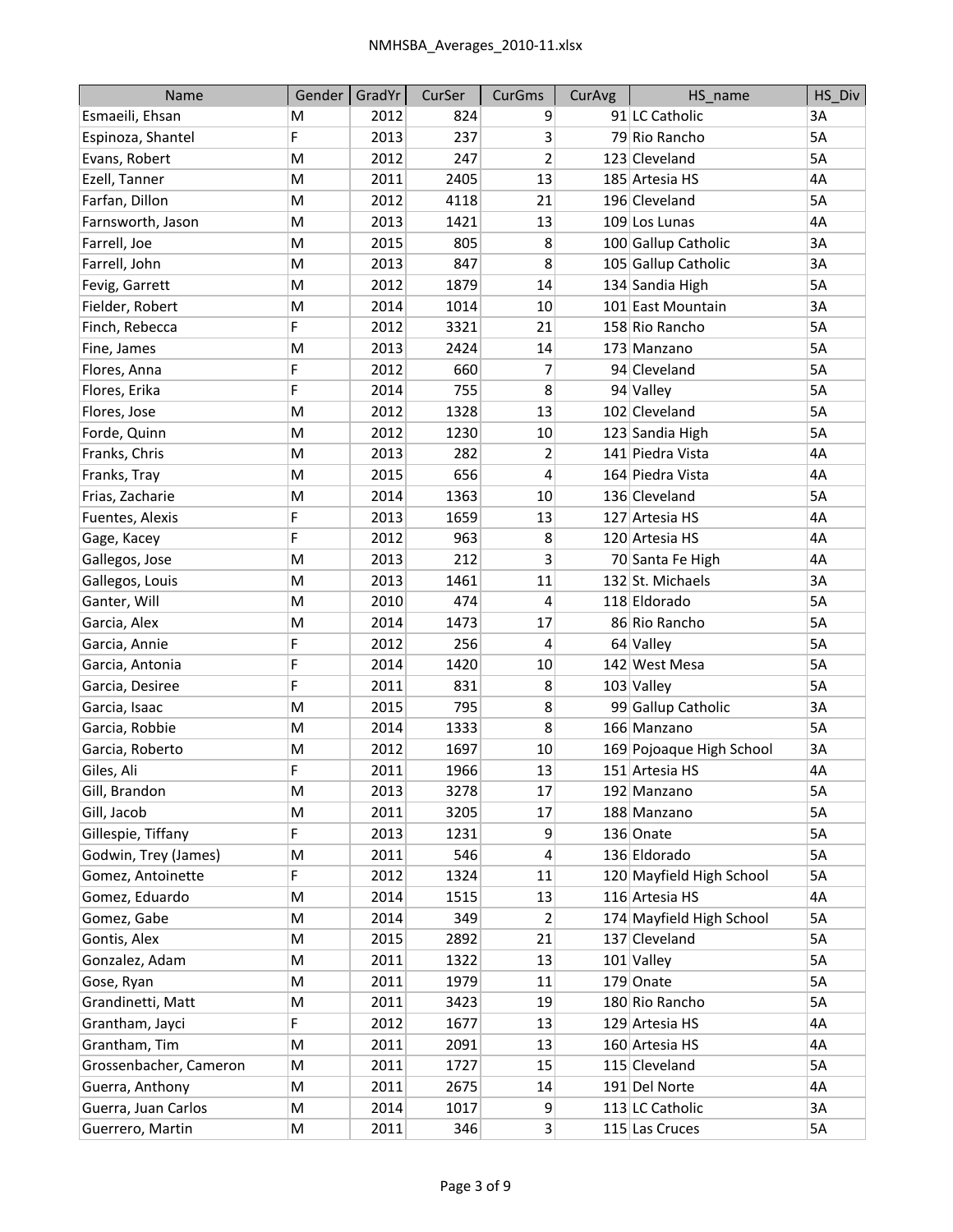| Name                  | Gender | GradYr | CurSer | <b>CurGms</b>  | CurAvg | HS_name                  | HS Div    |
|-----------------------|--------|--------|--------|----------------|--------|--------------------------|-----------|
| Gutierrez, Lawrence   | M      | 2011   | 314    | 2              |        | 157 McCurdy              | 3A        |
| Guzman, Jonathan      | M      | 2011   | 575    | 4              |        | 143 Albuquerque High     | <b>5A</b> |
| Hair-Cooper, Devon    | M      | 2011   | 951    | 8              |        | 118 Del Norte            | 4A        |
| Hamblin, Alicia       | F      | 2013   | 1323   | 9              |        | 147 Mayfield High School | 5A        |
| Hames, Ana            | F      | 2012   | 920    | 9              |        | 102 LC Catholic          | 3A        |
| Hamilton, Shauna      | F      | 2006   | 604    | 5              |        | 120 Eldorado             | 5A        |
| Hand, Robert          | M      | 2011   | 2662   | 17             |        | 156 Manzano              | 5A        |
| Harris, Demarius      | M      | 2011   | 1315   | 11             |        | 119 Del Norte            | 4A        |
| Harvey, Casey         | M      | 2012   | 1857   | 10             |        | 185 Artesia HS           | 4A        |
| Hatchel, Glenn        | M      | 2013   | 842    | 9              |        | 93 Santa Fe High         | 4A        |
| Hedges, lan           | M      | 2011   | 1466   | 9              |        | 162 Manzano              | 5A        |
| Helmick, Joshua       | M      | 2013   | 4241   | 21             |        | 201 Cleveland            | 5A        |
| Henderson, Tina       | F      | 2013   | 345    | $\overline{2}$ |        | 172 Valley               | 5A        |
| Hendrix, Casey        | F      | 2011   | 1234   | 11             |        | 112 Los Lunas            | 4A        |
| Hensel, Ryan          | M      | 2013   | 3212   | 17             |        | 188 Manzano              | 5A        |
| Herman, Ruby          | F      | 2011   | 1194   | 11             |        | 108 Valley               | 5A        |
| Herrera, Christian    | M      | 2013   | 1222   | 11             |        | 111 Santa Fe High        | 4A        |
| Herrera, Erika        | F      | 2011   | 464    | 4              |        | 116 Gallup Catholic      | 3A        |
| Herrera, Shantel      | F      | 2013   | 221    | $\overline{2}$ |        | 110 Gallup Catholic      | 3A        |
| Hershman, Josh        | M      | 2013   | 2396   | 13             |        | 184 Rio Rancho           | 5A        |
| Hetmer, Kory          | M      | 2014   | 2107   | 19             |        | 110 Cleveland            | 5A        |
| Hnulik, Shane         | M      | 2013   | 879    | 7              |        | 125 Artesia HS           | 4A        |
| Hoisington, Eric      | M      | 2012   | 478    | 4              |        | 119 Eldorado             | 5A        |
| Holt, Ashlen          | F      | 2014   | 1657   | 13             |        | 127 Los Lunas            | 4A        |
| Hoover, Clark         | M      | 2012   | 1379   | 14             |        | 98 Cleveland             | 5A        |
| Horner, Staci         | F      | 2014   | 1225   | 11             |        | 111 Artesia HS           | 4A        |
| Hunt, Justin          | M      | 2011   | 330    | $\overline{2}$ |        | 165 Las Cruces           | 5A        |
| James, Jodi           | F      | 2013   | 573    | 8              |        | 71 Farmington            | 4A        |
| Jaramillo, Brandon    | M      | 2012   | 1960   | 10             |        | 196 Pojoaque High School | 3A        |
| jaramillo, seth       | M      | 2013   | 2742   | 15             |        | 182 Rio Rancho           | 5A        |
| Jasler, Dallas        | M      | 2012   | 2290   | 19             |        | 120 Cleveland            | 5A        |
| Jensen, Alexis        | F      | 2013   | 377    | 4              |        | 94 Gallup Catholic       | 3A        |
| Jensen, Nick          | M      | 2012   | 383    | 4              |        | 95 Sandia High           | 5A        |
| Jiron, Lorenzo        | M      | 2013   | 3428   | 21             |        | 163 East Mountain        | 3A        |
| Johnson, Chris        | M      | 2011   | 1134   | 10             |        | 113 Rio Rancho           | 5A        |
| Jones, Jeremy         | M      | 2011   | 1080   | 8              |        | 135 St. Michaels         | 3A        |
| Joplin, Dakota        |        | 2012   | 969    | 8              |        | 121 Piedra Vista         | 4A        |
| Juarez, Gabby         | F      | 2014   | 918    | 9              |        | 102 LC Catholic          | 3A        |
| Kalan, Michael        | M      | 2011   | 3056   | 17             |        | 179 East Mountain        | 3A        |
| Kauzlarich, Christian | M      | 2011   | 1285   | 8              |        | 160 Gallup Catholic      | 3A        |
| Kephart, Lena         | F      | 2011   | 274    | $\overline{2}$ |        | 137 Albuquerque High     | 5A        |
| Kerr, Colby           | M      | 2014   | 2510   | 16             |        | 156 Los Lunas            | 4A        |
| Kerwin, Sam           | M      | 2011   | 529    | 4              |        | 132 Albuquerque High     | 5A        |
| Kester, Virgina       | F      | 2012   | 431    | 5              |        | 86 Las Cruces            | 5A        |
| Kezele, Jason         | M      | 2012   | 1374   | 10             |        | 137 Gallup Catholic      | 3A        |
| King, Antonio (Tony)  | M      | 2013   | 363    | 4              |        | 90 Las Cruces            | 5A        |
| Kircher, Xaiver       | M      | 2011   | 1963   | 14             |        | 140 Del Norte            | 4A        |
| Klitsner, Ben         | M      | 2011   | 1059   | 8              |        | 132 Eldorado             | 5A        |
| Knight, Ryan          | M      | 2011   | 3719   | 21             |        | 177 East Mountain        | 3A        |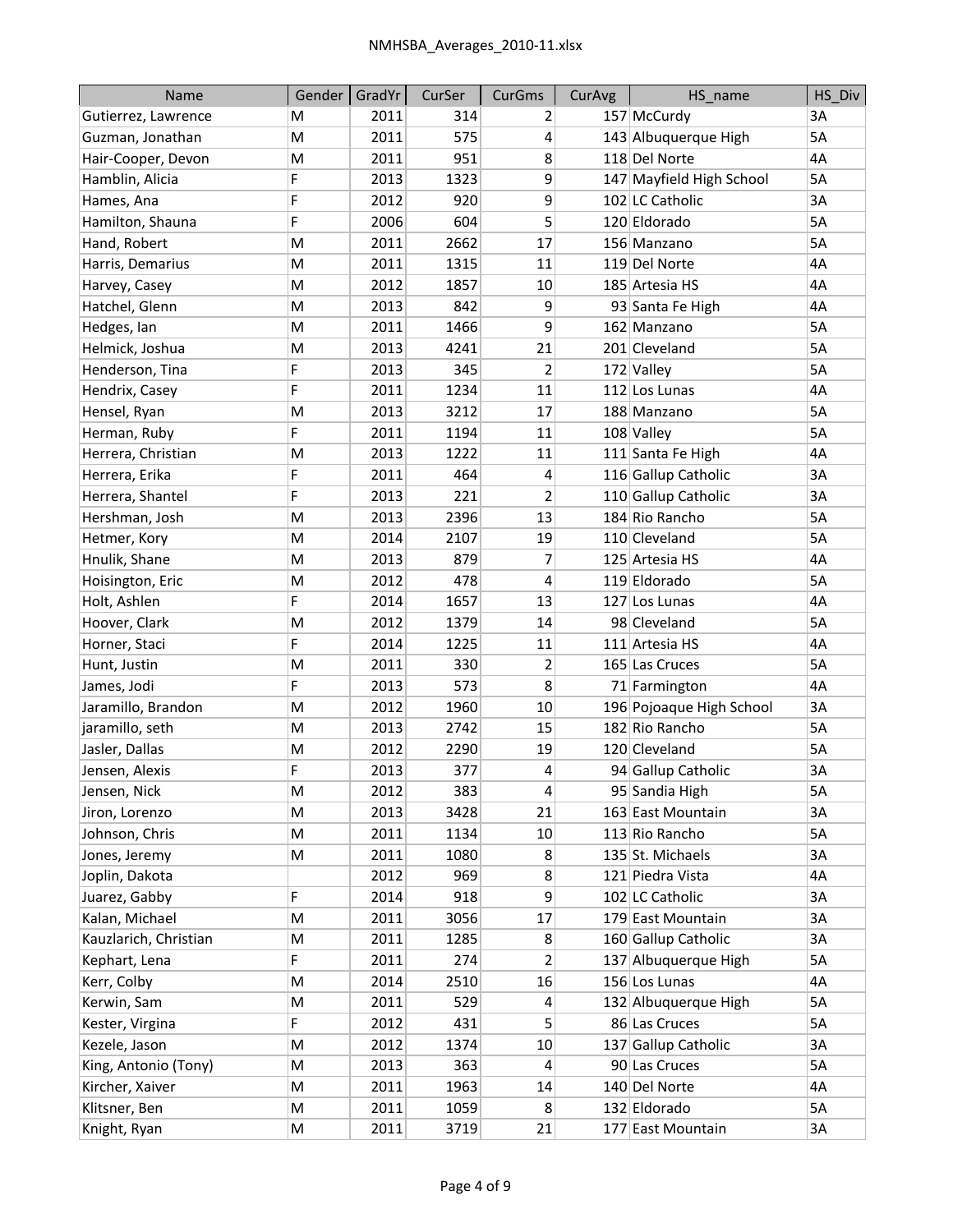| Name                   | Gender | GradYr | CurSer | <b>CurGms</b>  | CurAvg | HS name                  | HS Div |
|------------------------|--------|--------|--------|----------------|--------|--------------------------|--------|
| Kramm, Kolbye          | F      | 2010   | 1195   | 16             |        | 74 Sandia High           | 5A     |
| Laman, Tanner          | M      | 2012   | 1107   | 7              |        | 158 Artesia HS           | 4A     |
| Lara, Michael          | M      | 2013   | 868    | 6              |        | 144 Las Cruces           | 5A     |
| Largo, Austin          | M      | 2006   | 1065   | 12             |        | 88 Sandia High           | 5A     |
| Larsen, Alyx           | F      | 2012   | 689    | 7              |        | 98 Valley                | 5A     |
| Larsen, Broc           | M      | 2011   | 1638   | 14             |        | 117 Los Lunas            | 4A     |
| Lawson, Dakota         | M      | 2011   | 2372   | 13             |        | 182 Artesia HS           | 4A     |
| Laywell, Kayla         | F      | 2012   | 447    | 4              |        | 111 Las Cruces           | 5A     |
| Ledoux, Nicholas       | M      | 2013   | 1845   | 12             |        | 153 Pojoaque High School | 3A     |
| Leiby, Ashley          | F      | 2012   | 578    | 8              |        | 72 Volcano Vista         | 5A     |
| Leiby, Brittany        | F      | 2012   | 2431   | 16             |        | 151 Volcano Vista        | 5A     |
| Leland, Derek          | M      | 2011   | 1142   | 8              |        | 142 Piedra Vista         | 4A     |
| Letbetter, Taylor      | F      | 2012   | 2707   | 21             |        | 128 Cleveland            | 5A     |
| Levitt, Ashley         | F      | 2011   | 862    | 8              |        | 107 Eldorado             | 5A     |
| LittleFord, Alana      | F      | 2013   | 1073   | 11             |        | 97 Cleveland             | 5A     |
| Lopez, Adrian          | M      | 2011   | 503    | 4              |        | 125 West Mesa            | 5A     |
| Lopez, Luchiahno       | M      | 2011   | 2486   | 13             |        | 191 Artesia HS           | 4A     |
| Lucero, Alysha         | F      | 2011   | 1869   | 14             |        | 133 Del Norte            | 4A     |
| Lucero, Emily          | F      | 2013   | 1893   | 17             |        | $111$ Valley             | 5A     |
| Lucero, Jacob          | M      | 2014   | 1573   | 14             |        | 112 Pojoaque High School | 3A     |
| Lujan, Jacob           | M      | 2011   | 1059   | 10             |        | $105$ Valley             | 5A     |
| Luna, Seph             | M      | 2013   | 1446   | 14             |        | 103 Volcano Vista        | 5A     |
| Lykins, Ali            | F      | 2013   | 1105   | 9              |        | 122 Artesia HS           | 4A     |
| Macallister, TJ        |        |        | 326    | $\overline{2}$ |        | 163 St. Michaels         | 3A     |
| Maccosbe, Brian        | M      |        | 208    | $\overline{2}$ |        | 104 Albuquerque High     | 5A     |
| Madrid, Jared          | M      | 2012   | 2060   | 12             |        | 171 Volcano Vista        | 5A     |
| Madrid, Kyle           | M      | 2012   | 3722   | 20             |        | 186 Cleveland            | 5A     |
| Maestas, Brandi        | F      | 2012   | 1070   | 8              |        | 133 Gallup Catholic      | 3A     |
| Maestas, Marcus        | M      | 2011   | 1237   | 9              |        | 137 Valley               | 5A     |
| Maguire, Liam          | M      | 2014   | 763    | 4              |        | 190 Eldorado             | 5A     |
| Maldonado, Naomi       | F      | 2012   | 760    | 7              |        | 108 Mayfield High School | 5A     |
| Maresco, Dallyn        | F      | 2012   | 1595   | 13             |        | 122 Cleveland            | 5A     |
| Martinelli, Kasey      | F      | 2013   | 383    | 4              |        | 95 Gallup Catholic       | 3A     |
| Martinez, Carolina     | F      | 2011   | 390    | 4              |        | 97 Pojoaque High School  | 3A     |
| Martinez, Garret       | M      | 2013   | 476    | 4              |        | 119 Pojoaque High School | 3A     |
| Martinez, Hannah       | F      | 2011   | 751    | 5              |        | 150 Del Norte            | 4A     |
| Martinez, Kenny        | M      | 2012   | 1867   | 12             |        | 155 Pojoaque High School | 3A     |
| Martinez, Linzi        | F      | 2011   | 1659   | 18             |        | 92 Sandia High           | 5A     |
| Martinez, Marcus       | M      | 2012   | 1909   | 13             |        | 146 Cleveland            | 5A     |
| Martinez, Savannah     | F      | 2012   | 1080   | 10             |        | $108$ St. Pius           | 4A     |
| Martinez-Nunez, Sergio | M      | 2014   | 305    | 4              |        | 76 Farmington            | 4A     |
| Mascarenas, Mia        | F      | 2011   | 1509   | 12             |        | 125 Manzano              | 5A     |
| Mayberry, Reid         | M      | 2011   | 2405   | 13             |        | 185 Artesia HS           | 4A     |
| Mayer, Alex            | M      | 2011   | 2661   | 16             |        | 166 Rio Rancho           | 5A     |
| Mayfield, Annie        | F      | 2013   | 1491   | 12             |        | 124 Manzano              | 5A     |
| McAllister, T.J.       | M      | 2011   | 256    | 2              |        | 128 St. Michaels         | 3A     |
| McCall, Tyler          | M      | 2011   | 1519   | 10             |        | 151 Mayfield High School | 5A     |
| McCullough, Jake       | M      | 2012   | 222    | $\overline{2}$ |        | 111 Albuquerque High     | 5A     |
| McFarden, Katie        | F      | 2011   | 2104   | 13             |        | 161 Artesia HS           | 4A     |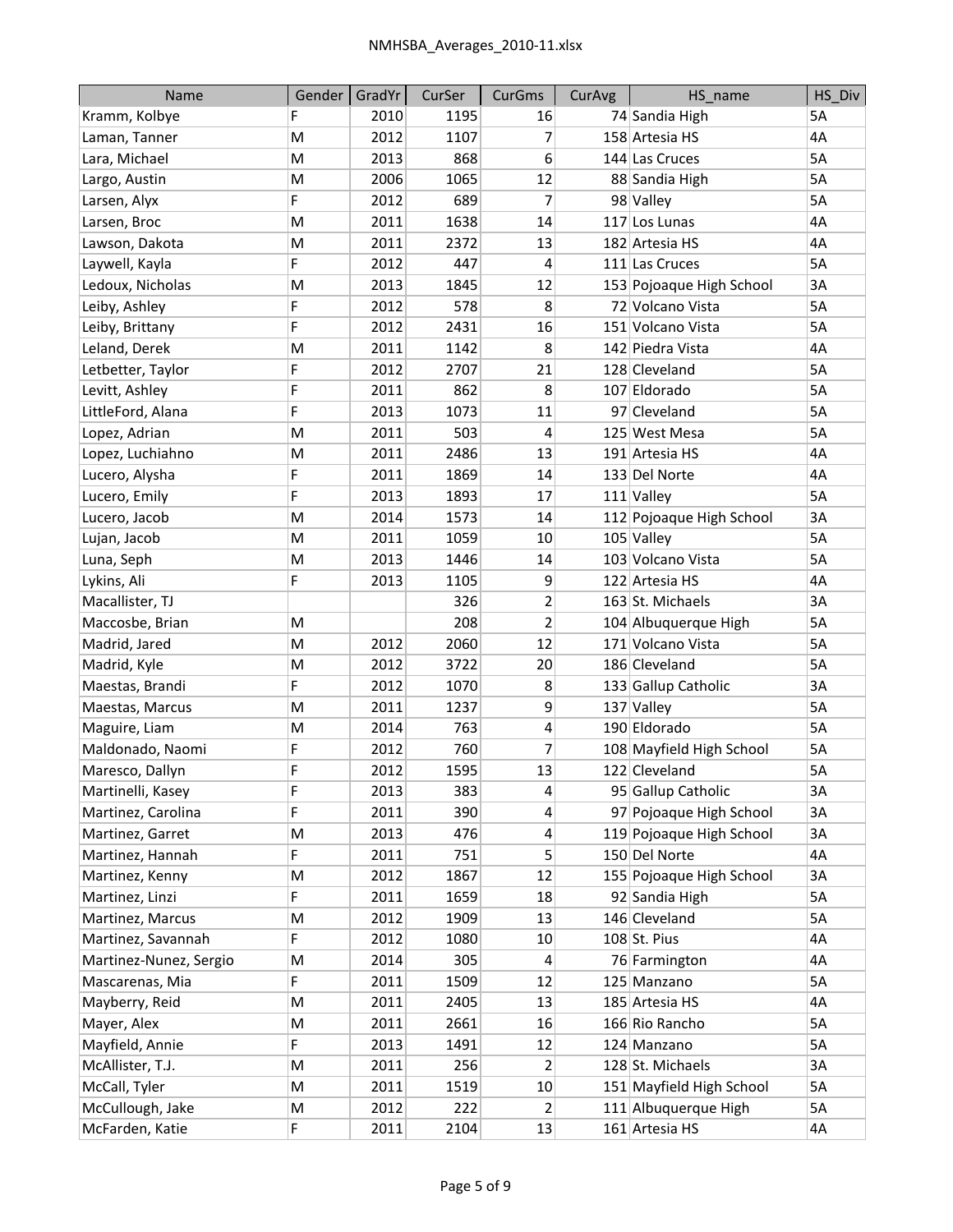| <b>Name</b>              | Gender    | GradYr | CurSer | <b>CurGms</b>  | CurAvg | HS_name                  | HS Div    |
|--------------------------|-----------|--------|--------|----------------|--------|--------------------------|-----------|
| McGinnis, Kaitlyn        | F         | 2013   | 823    | 9              |        | 91 LC Catholic           | 3A        |
| McNeil, Katie            | F         | 2013   | 2294   | 17             |        | 134 Valley               | 5A        |
| McNeil, Kelly            | F         | 2013   | 2734   | 17             |        | 160 Valley               | 5A        |
| Medore, Isaac            | M         | 2015   | 2038   | 11             |        | 185 Onate                | 5A        |
| Meinke, Ty               | M         | 2013   | 1715   | 13             |        | 131 Artesia HS           | 4A        |
| Melgarejo, Gil           | M         | 2012   | 2574   | 19             |        | 135 Cleveland            | 5A        |
| Melter, Steven           | M         | 2011   | 920    | 6              |        | 153 Eldorado             | 5A        |
| Mendoza, Carlos          | M         | 2014   | 894    | 8              |        | 111 West Mesa            | 5A        |
| Mendoza, Vincent         | M         |        | 262    | 2              |        | 131 Albuquerque Academy  | 3A        |
| Mighetto, Colton         | M         | 2012   | 1529   | 12             |        | 127 Del Norte            | 4A        |
| Miller, Jamaal           | M         | 2012   | 1122   | 10             |        | 112 Del Norte            | 4A        |
| Miller, Kaitlyn          | F         | 2011   | 1127   | 8              |        | 140 Del Norte            | 4A        |
| Milligan, Blake          | M         | 2011   | 1312   | 8              |        | 164 Artesia HS           | 4A        |
| Montoya, Alexandrea      | F         | 2012   | 259    | $\overline{2}$ |        | 129 McCurdy              | 3A        |
| Montoya, Martin          | M         | 2013   | 1343   | 11             |        | 122 St. Michaels         | 3A        |
| Moore, Laura             | F         | 2011   | 1191   | 8              |        | 148 Gallup Catholic      | 3A        |
| Mora, Johnna             | M         | 2012   | 2262   | 15             |        | 150 Valley               | 5A        |
| Mossburg, Michelle       | F         | 2011   | 1325   | 8              |        | 165 Piedra Vista         | 4A        |
| Mullin, Catherine (Cat)  | F         | 2013   | 575    | 7              |        | 82 Las Cruces            | 5A        |
| Najera, Viviana          | F         | 2013   | 1972   | 17             |        | 116 Cleveland            | 5A        |
| Nakai, Michala           | F         | 2013   | 640    | 6              |        | 106 Gallup Catholic      | 3A        |
| Naranjo, Christian       | M         | 2012   | 1463   | 13             |        | 112 Sandia High          | 5A        |
| Nelson, Jacob            | M         | 2013   | 1461   | 12             |        | 121 Del Norte            | 4A        |
| Nelson, Sarah            | F         | 2012   | 1326   | 13             |        | 102 Del Norte            | 4A        |
| Netherland, Christina    | F         | 2012   | 2302   | 17             |        | 135 Rio Rancho           | 5A        |
| Nez-Shananaquet, Jarrett | M         | 2011   | 1298   | 10             |        | 129 Cleveland            | 5A        |
| Niehoff, Paul            | ${\sf M}$ | 2011   | 401    | 4              |        | 100 Rio Rancho           | 5A        |
| Nogan, Bryan             | M         | 2013   | 2737   | 16             |        | 171 Volcano Vista        | 5A        |
| Nordwall, Cody           | M         | 2011   | 1289   | 9              |        | 143 Las Cruces           | <b>5A</b> |
| Null, Luke               | M         | 2011   | 929    | 8              |        | 116 Piedra Vista         | 4A        |
| Nunez, Jose              | M         | 2013   | 569    | 6              |        | 94 Piedra Vista          | 4A        |
| Obrien, Brianna          | F         | 2011   | 1195   | 9              |        | 132 East Mountain        | 3A        |
| Odom, Darcy              |           |        | 231    | $\overline{2}$ |        | 115 Albuquerque Academy  | 3A        |
| Oehlschlager, Robert     | F         | 2012   | 1113   | 8              |        | 139 St. Michaels         | 3A        |
| Okoye, Adam              | M         | 2011   | 1127   | 14             |        | 80 Sandia High           | 5A        |
| Okoye, Daniel            | ${\sf M}$ | 2012   | 1620   | 16             |        | 101 Sandia High          | 5A        |
| Olson, Jake              | ${\sf M}$ | 2011   | 1139   | 8              |        | 142 Volcano Vista        | 5A        |
| Ondelacy, Kluane         | M         | 2012   | 232    | 2              |        | 116 Rio Rancho           | 5A        |
| Ortega, Reuben           | M         | 2012   | 229    | 2              |        | 114 Las Cruces           | 5A        |
| Ortiz, Estevan           | ${\sf M}$ | 2011   | 730    | 5              |        | 146 St. Michaels         | 3A        |
| Ortiz, Jared             | M         | 2011   | 1490   | $10\,$         |        | $149$ St. Pius           | 4A        |
| Ortiz, Kristin           | F         | 2011   | 1352   | 10             |        | 135 St. Michaels         | 3A        |
| Ortiz, Matthew           | ${\sf M}$ | 2014   | 911    | 6              |        | 151 Albuquerque High     | 5A        |
| Ortiz, Patrick           | ${\sf M}$ | 2015   | 184    | 2              |        | 92 St. Michaels          | 3A        |
| Pacheco, Johnny          | ${\sf M}$ | 2011   | 1567   | 9              |        | 174 Mayfield High School | 5A        |
| Pantano, Nic             | M         | 2011   | 846    | 6              |        | 141 Santa Fe High        | 4А        |
| Pardo, Andrew            | ${\sf M}$ | 2012   | 1888   | 14             |        | 134 Valley               | 5A        |
| Paris, Tanya             | F         | 2013   | 574    | 4              |        | 143 Cleveland            | 5A        |
| Parra, Tim               | M         | 2011   | 1355   | 9              |        | 150 Mayfield High School | 5A        |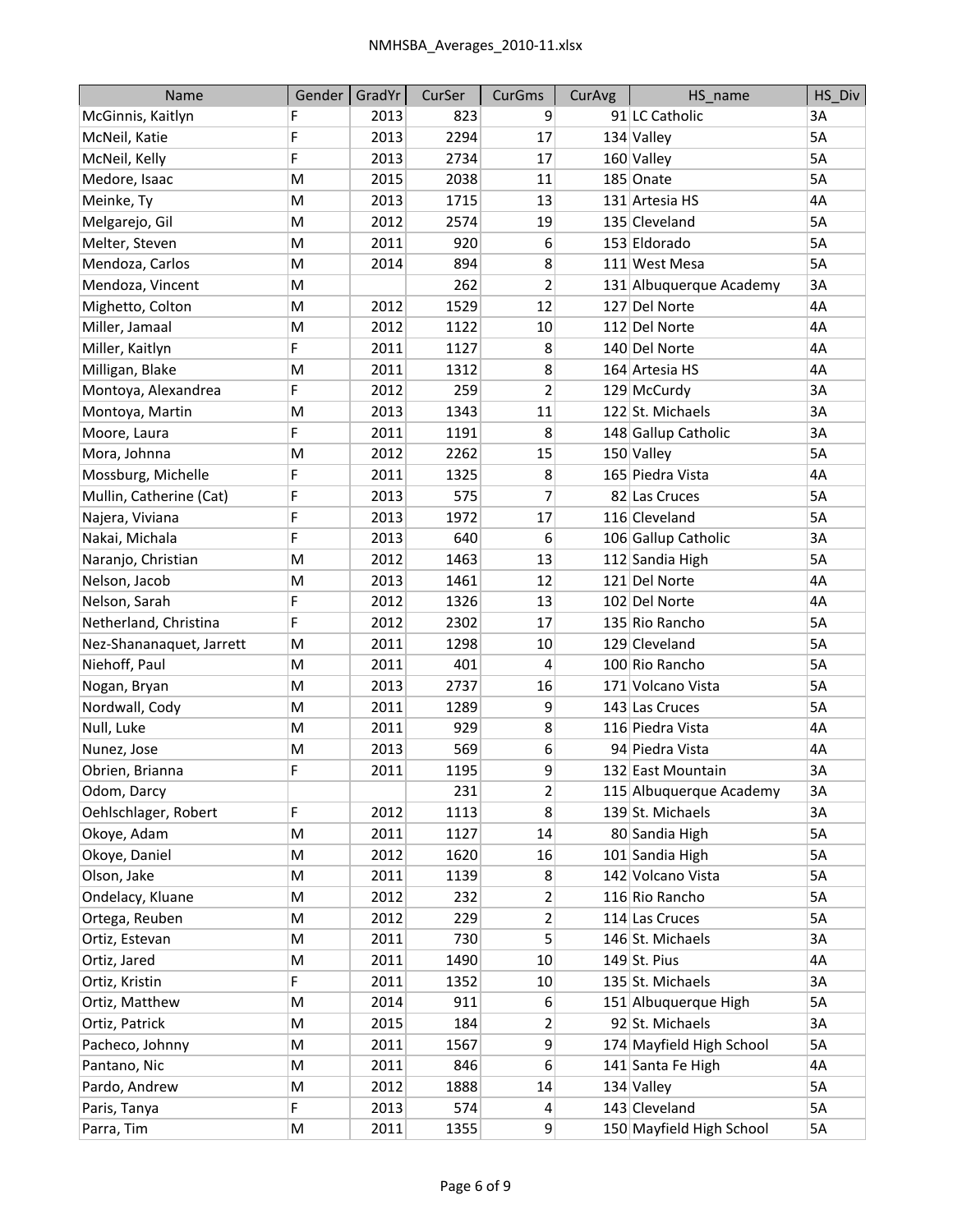| Name                 | Gender | GradYr | CurSer | CurGms         | CurAvg | HS_name                  | HS_Div |
|----------------------|--------|--------|--------|----------------|--------|--------------------------|--------|
| Payan, James         | M      | 2011   | 1287   | 9              |        | 143 Las Cruces           | 5A     |
| Pena, Elyse          | F      | 2012   | 418    | 4              |        | 104 Pojoaque High School | 3A     |
| Pettit, Justin       | M      | 2012   | 2114   | 18             |        | 117 Volcano Vista        | 5A     |
| Peyton, Savannah     | F      | 2013   | 2200   | 18             |        | 122 Cleveland            | 5A     |
| Pinnick, Noah        | M      | 2013   | 3744   | 21             |        | 178 Rio Rancho           | 5A     |
| Pinson, Shawni       | F      | 2011   | 1643   | 11             |        | 149 Artesia HS           | 4A     |
| Potter, Sean         | M      | 2012   | 1540   | 10             |        | 154 Artesia HS           | 4A     |
| Pounds, Willie       | M      | 2011   | 661    | 4              |        | 165 Eldorado             | 5A     |
| Powers, Michael      | M      | 2013   | 595    | 6              |        | 99 Los Lunas             | 4A     |
| Queen, Angel         | F      | 2012   | 1165   | 8              |        | 145 Farmington           | 4A     |
| Quesada, Nathan      | M      | 2011   | 753    | 6              |        | 125 St. Michaels         | 3A     |
| Rael, Derek          | M      | 2011   | 1140   | 8              |        | 142 Pojoaque High School | 3A     |
| Rainger, Mathew      | M      | 2013   | 2259   | 16             |        | 141 Manzano              | 5A     |
| Read, Billy          | M      | 2011   | 1137   | 6              |        | 189 Eldorado             | 5A     |
| Renteria, Jay        |        | 2011   | 2078   | 14             |        | 148 West Mesa            | 5A     |
| Reyes, Kiahna        | F      | 2013   | 524    | 7              |        | 74 Mayfield High School  | 5A     |
| Richardson, Shane    | M      | 2011   | 1909   | 12             |        | 159 Eldorado             | 5A     |
| Rios, Brittan        | F      | 2012   | 633    | 7              |        | 90 LC Catholic           | 3A     |
| Rivera, Cheya        | F      | 2006   | 345    | 6              |        | 57 Sandia High           | 5A     |
| Rivera, Marcus       | M      | 2014   | 2164   | 16             |        | 135 Los Lunas            | 4A     |
| Rivera, Roman        | M      | 2011   | 815    | 4              |        | 203 Las Cruces           | 5A     |
| Roberts, Peter       | M      | 2014   | 504    | 4              |        | 126 Gallup Catholic      | 3A     |
| Robinson, Amber      | F      | 2012   | 1473   | 9              |        | 163 Las Cruces           | 5A     |
| Rodriguez, Alejandro | M      | 2012   | 248    | $\overline{2}$ |        | 124 Cleveland            | 5A     |
| Rodriguez, Anthony   | M      | 2014   | 1039   | 11             |        | 94 Cleveland             | 5A     |
| Rodriguez, Casady    | F      | 2011   | 594    | 5              |        | 118 Las Cruces           | 5A     |
| Rodriguez, Henry     | M      | 2011   | 1626   | 10             |        | 162 Artesia HS           | 4A     |
| Rodriguez, James     | M      | 2011   | 1866   | 14             |        | 133 West Mesa            | 5A     |
| Rodriguez, Josh      | M      | 2011   | 2437   | 13             |        | 187 Artesia HS           | 4A     |
| Rodriguez, Leihani   | F      | 2013   | 1142   | 9              |        | 126 Onate                | 5A     |
| Rodriguez, Therese   | F      | 2015   | 1096   | 9              |        | 121 LC Catholic          | 3A     |
| Romero, Adam         | M      | 2012   | 1395   | 8              |        | 174 Pojoaque High School | 3A     |
| Romero, Antonio      | M      | 2006   | 252    | $\overline{3}$ |        | 84 Santa Fe High         | 4A     |
| Romero, Cindy        | F      | 2012   | 233    | 3              |        | 77 Las Cruces            | 5A     |
| Romero, Matthew      | M      | 2015   | 1170   | 10             |        | 117 McCurdy              | 3A     |
| Romero, Michael      | M      | 2011   | 1167   | 7              |        | 166 Santa Fe High        | 4A     |
| Romero, Vanessa      | F      | 2013   | 1969   | 11             |        | 179 Mayfield High School | 5A     |
| Romero, Zachery      | M      | 2013   | 2299   | 16             |        | 143 Los Lunas            | 4A     |
| Romiti, Sebastian    | M      | 2011   | 1975   | 15             |        | 131 Cleveland            | 5A     |
| Rose, Zach           | M      | 2011   | 810    | 6              |        | 135 Farmington           | 4A     |
| Roybal, Luis         | M      | 2015   | 1039   | 9              |        | 115 Mayfield High School | 5A     |
| Roybal, Maria        | F      | 2013   | 884    | 8              |        | 110 Mayfield High School | 5A     |
| Roybal, Sam          | M      | 2012   | 1448   | 10             |        | 144 Pojoaque High School | 3A     |
| Roybal, Stephen      | M      | 2013   | 1358   | 12             |        | 113 St. Michaels         | 3A     |
| Roybal, Victoria     | F      | 2013   | 1311   | 12             |        | 109 Pojoaque High School | 3A     |
| Rupert, Ashley       | F      | 2012   | 1227   | 12             |        | 102 Cleveland            | 5A     |
| Sagartz, Nick        | M      | 2010   | 256    | 2              |        | 128 Albuquerque Academy  | 3A     |
| Salazar, Daniel      | M      | 2011   | 907    | 8              |        | 113 Pojoaque High School | 3A     |
| Salazar, Renee       | F      | 2013   | 1086   | 10             |        | 108 Pojoaque High School | 3A     |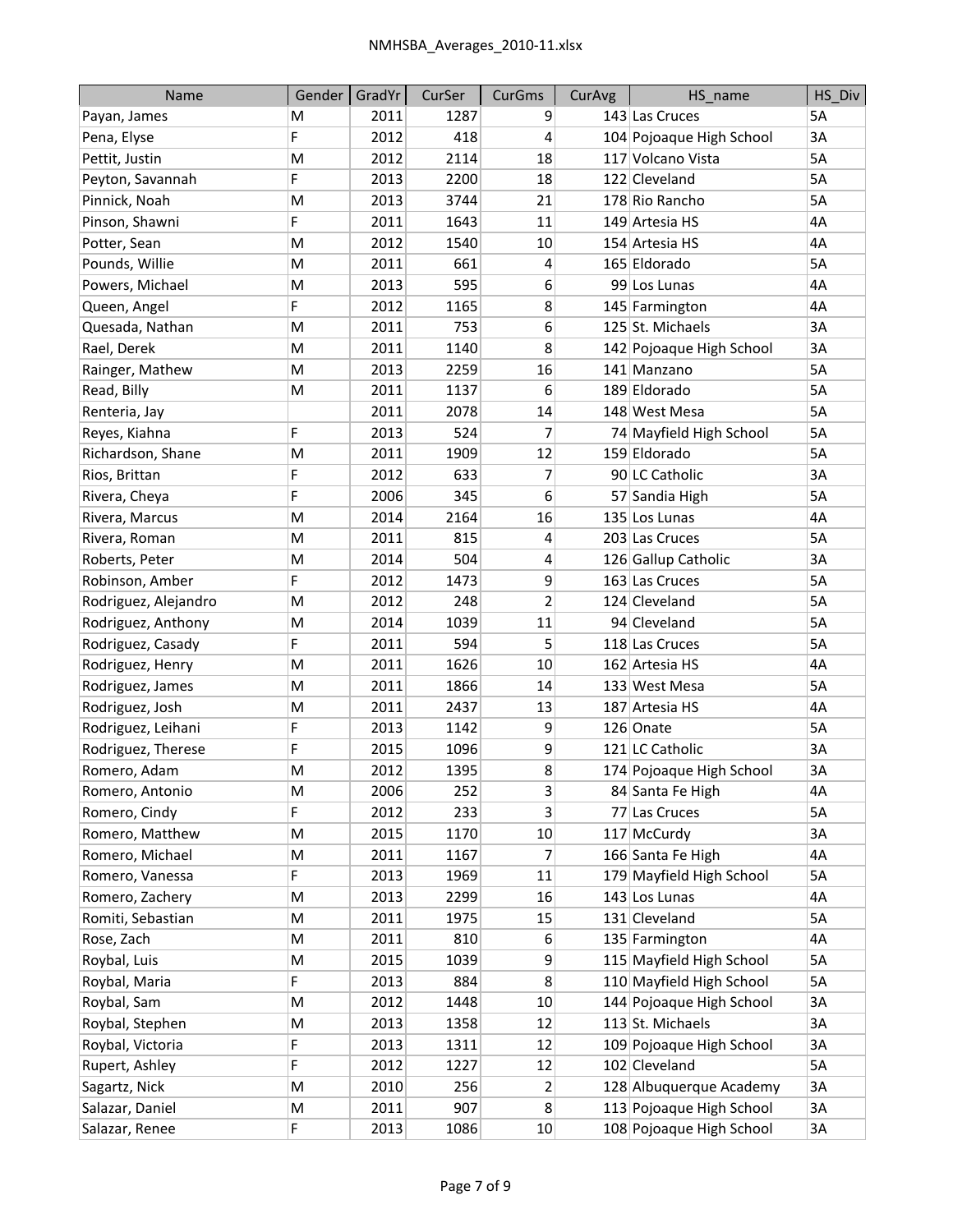| Name                  | Gender | GradYr | CurSer | CurGms         | CurAvg | HS_name                  | HS_Div |
|-----------------------|--------|--------|--------|----------------|--------|--------------------------|--------|
| Salazar, Rudy         | м      | 2011   | 191    | 2              |        | 95 St. Michaels          | ЗA     |
| Sample, Robert        | M      | 2013   | 3258   | 20             |        | 162 Rio Rancho           | 5A     |
| Sanborn, Alexis       | F      | 2011   | 1090   | 8              |        | 136 Eldorado             | 5A     |
| Sanborn, Rose         | F      | 2015   | 1171   | 9              |        | 130 Onate                | 5A     |
| Sanchez, Chris        | M      | 2011   | 243    | $\overline{2}$ |        | 121 Del Norte            | 4A     |
| Sanchez, Crystal      | F      | 2012   | 1151   | 12             |        | 95 Cleveland             | 5A     |
| Sanchez, Nick         | M      | 2012   | 1927   | 12             |        | 160 Sandia High          | 5A     |
| Sanchez, Nickolas     | M      | 2012   | 1184   | 11             |        | 107 Manzano              | 5A     |
| Sanders, Jacqueline   | F      | 2012   | 2292   | 16             |        | 143 Rio Rancho           | 5A     |
| Sandoval, Carl        | M      | 2011   | 1138   | 7              |        | 162 Santa Fe High        | 4A     |
| Sandoval, Sean        | M      | 2012   | 500    | 4              |        | 125 Valley               | 5A     |
| Sandry, Brandon       | M      | 2012   | 2643   | 17             |        | 155 Cleveland            | 5A     |
| Santillanes, Raquel   | F      | 2011   | 673    | 6              |        | 112 Valley               | 5A     |
| Schreffler, Jayson    | M      | 2012   | 2672   | 18             |        | 148 East Mountain        | 3A     |
| Seeger, Satchel       | M      | 2011   | 2488   | 16             |        | 155 Rio Rancho           | 5A     |
| Sena, Anthony         | M      | 2012   | 317    | 2              |        | 158 Piedra Vista         | 4A     |
| Sena, Bethany         | F      | 2014   | 719    | 6              |        | 119 Piedra Vista         | 4A     |
| Service, Courtenay    | F      | 2012   | 391    | 4              |        | 97 Mayfield High School  | 5A     |
| Shelton, Lacey        | F      | 2011   | 2384   | 16             |        | 149 Sandia High          | 5A     |
| Shepan, Travis        | M      | 2013   | 1255   | 9              |        | 139 Onate                | 5A     |
| Sherman, Phillip      | M      | 2014   | 467    | 5              |        | 93 Volcano Vista         | 5A     |
| Shroyer, Ellen        | F      | 2012   | 1527   | 14             |        | 109 East Mountain        | 3A     |
| Siebert, Mary         | F      | 2012   | 1676   | 13             |        | 128 Valley               | 5A     |
| Silva, Marcus         | M      | 2013   | 1392   | 10             |        | 139 Santa Fe High        | 4A     |
| Skersick, Adrianne    | F      | 2011   | 209    | 2              |        | 104 Gallup Catholic      | 3A     |
| Slopek, Jeff          | M      | 2006   | 1223   | 10             |        | 122 West Mesa            | 5A     |
| Smallidge, John       | M      | 2014   | 966    | 9              |        | 107 LC Catholic          | 3A     |
| Smith, Audrianna      | F      | 2013   | 489    | 6              |        | 81 Rio Rancho            | 5A     |
| Smith, Daniel         | M      | 2012   | 1026   | 9              |        | 114 LC Catholic          | 3A     |
| Smith, Ginger         | F      | 2011   | 1667   | 14             |        | 119 Manzano              | 5A     |
| Solga, Nick           | M      | 2011   | 1405   | 8              |        | 175 Piedra Vista         | 4A     |
| Sparks, Logan         | M      | 2015   | 2069   | 19             |        | 108 Cleveland            | 5A     |
| Stedman, Ben          | M      | 2015   | 3162   | 17             |        | 186 Rio Rancho           | 5A     |
| Stedman, Olivia       | F      | 2013   | 3548   | 21             |        | 168 Rio Rancho           | 5A     |
| Strickland, Cerra     | F      | 2014   | 1778   | 12             |        | 148 Sandia High          | 5A     |
| Suggs, Mika           | F      | 2012   | 183    | 2              |        | 91 Las Cruces            | 5A     |
| Sullivan, Justin      | M      | 2014   | 1467   | 13             |        | 112 Artesia HS           | 4А     |
| Sweeney, Jacelyn      | F      | 2014   | 707    | 8              |        | 88 Gallup Catholic       | 3A     |
| Thompson, Halie       | F      | 2011   | 221    | 2              |        | 110 Farmington           | 4А     |
| Thompson, Seath       | M      | 2013   | 1712   | 10             |        | 171 Artesia HS           | 4A     |
| Thompson, Zachary     | M      | 2012   | 2002   | 12             |        | $166$ St. Pius           | 4A     |
| Thordahl, Kyle        | M      |        | 340    | 2              |        | 170 Albuquerque Academy  | 3A     |
| Thurgood, Jared       | M      | 2013   | 1360   | 10             |        | 136 Del Norte            | 4А     |
| Tigert, Dillon        | M      | 2013   | 2103   | 13             |        | 161 Artesia HS           | 4A     |
| Torrez, Daniel        | M      | 2012   | 786    | 7              |        | 112 Valley               | 5А     |
| Trujeque, Andrew      | M      |        | 549    | 4              |        | 137 Albuquerque High     | 5A     |
| Trujillo, Joshua      | M      | 2014   | 1715   | 14             |        | 122 Pojoaque High School | 3A     |
| Trujillo, Juan Carlos | M      | 2014   | 1072   | 10             |        | 107 Pojoaque High School | 3A     |
| Trujillo, Kandace     | F      | 2012   | 1701   | 17             |        | 100 Cleveland            | 5А     |